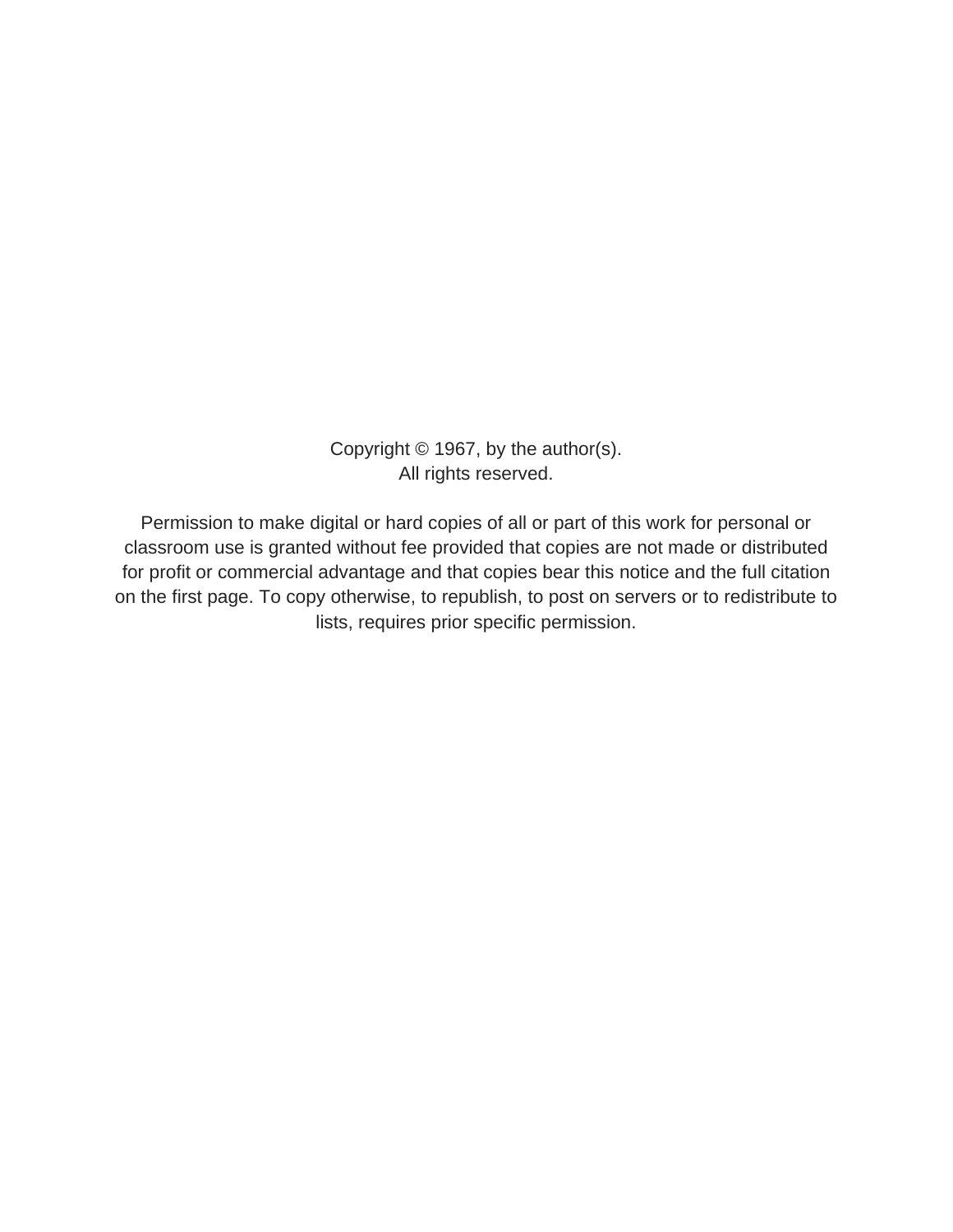## *\_\_ \_\_ FUZZY ALGORITHMS*

*\* ky*

*L. A. Zadeh*

# *Memorandum No. ERL-M236*

*16 January 1968*

# ELECTRONICS RESEARCH LABORATORY

*College of Engineering University of California, Berkeley 94720*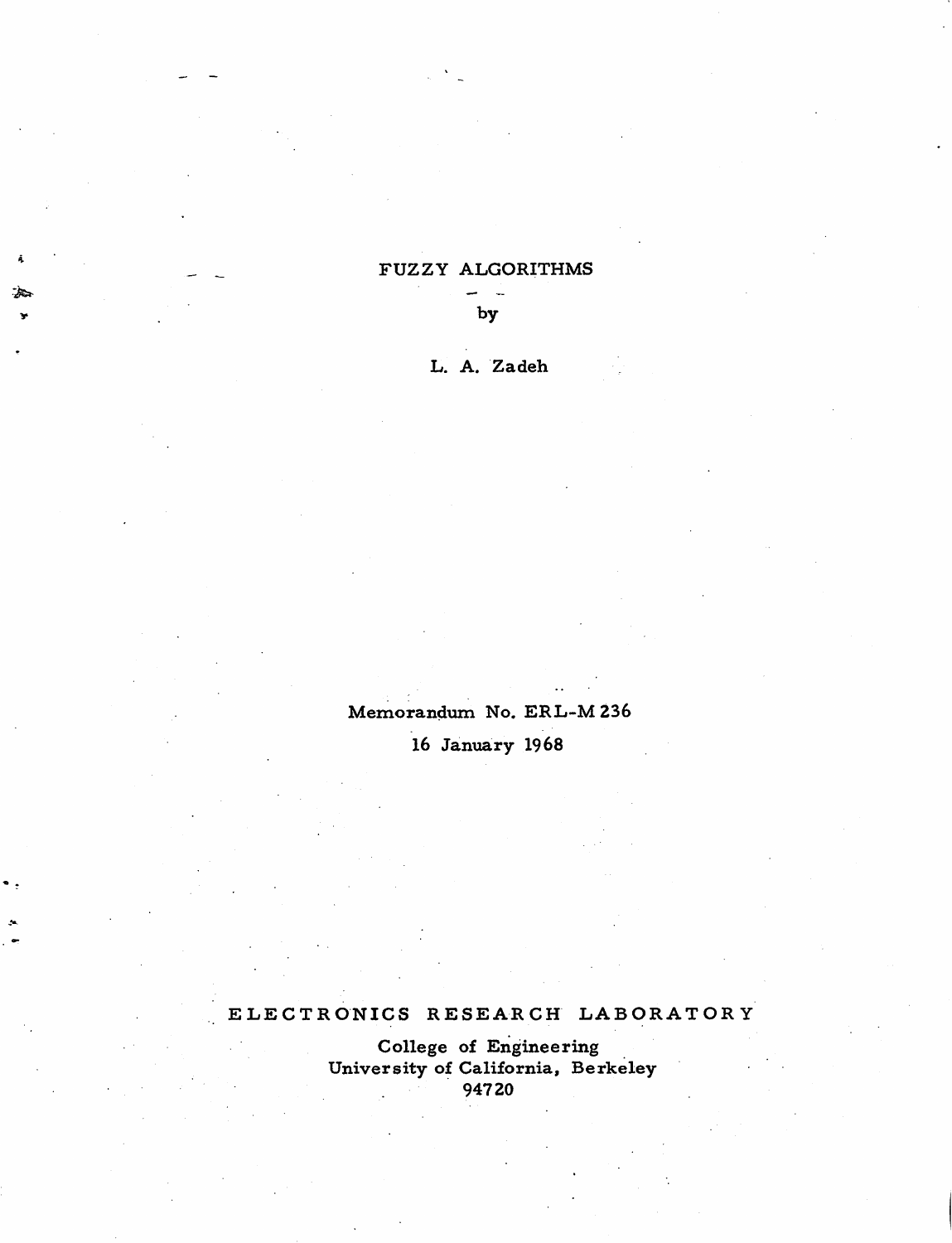### *FUZZY ALGORITHMS*

#### *L. A. Zadeh*

*Department of Electrical Engineering and Computer Sciences Electronics Research Laboratory University of California, Berkeley 94720*

### *I. INTRODUCTION*

*Unlike most papers in Information and Control, our note contains no theorems and no proofs. Essentially, its purpose is to introduce a basic concept which, though fuzzy rather than precise in nature, may eventually prove to be of use in a wide variety of problems relating to information processing, control, pattern recognition, system identifi cation, artificial intelligence and, more generally, decision processes involving incomplete or uncertain data.*

*The concept in question will be called a fuzzy algorithm because it may be viewed as a generalization --through the process of fuzzifica tion --of the conventional (non-fuzzy) conception of an algorithm.*

*More specifically, unlike a non-fuzzy deterministic or nondeterministic algorithm (Floyd, 1967), a fuzzy algorithm may contain fuzzy statements, that is, statements containing names of fuzzy sets*

*Research sponsored by the National Aeronautics and Space Admin, under Grant NsG-354, Suppl. 4.*

*Prof. Zadeh is on leave with the Department of Electrical Engineering and Project MAC, MIT, Cambridge, Mass.*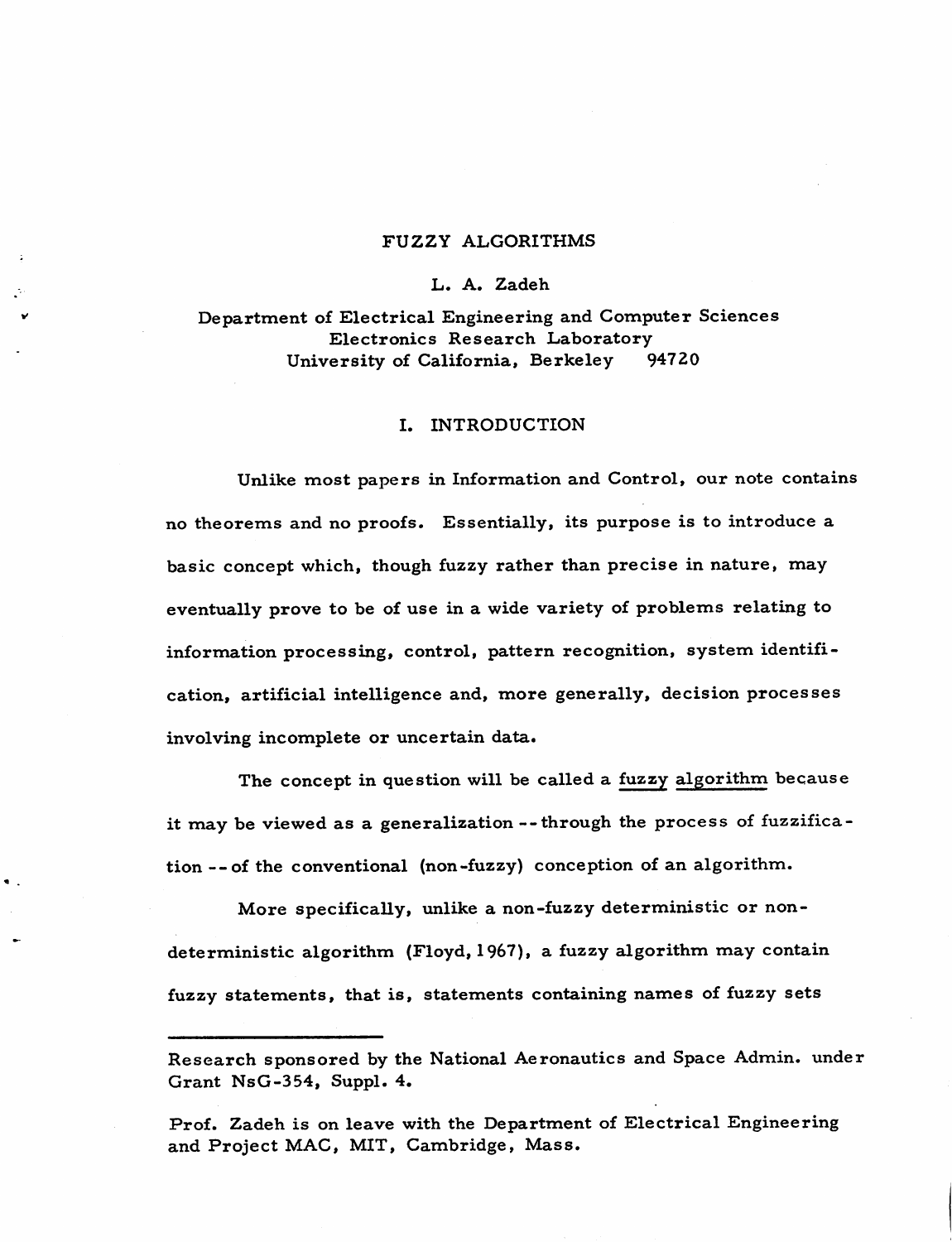*(Zadeh, 1965), by which we mean classes in which there may be grades of membership intermediate between full membership and non-member ship.*

*To illustrate, fuzzy algorithms may contain fuzzy instructions such as: (a) "Set <sup>y</sup> approximately equal to 10 if <sup>x</sup> is approximately equal to 5. " Or (b) "If x is large, increase y by several units. " Or (c) "If x is large, increase y by several units; if x is small, decrease y by several units; otherwise keep y unchanged. " The sources of fuzziness in these instructions are fuzzy sets which are identified by their underlined names.*

*Familiar examples of fuzzy algorithms drawn from everyday experience are cooking recipes, directions for repairing a TV set, instructions on how to treat a disease, instructions for parking a car, etc. Generally, such instructions are not dignified with the name "algorithm. " From our point of view, however, they may be regarded as very crude forms of fuzzy algorithms.*

*A fuzzy instruction which is a part of a fuzzy algorithm can be assigned a precise meaning by making use of the concept of the membership function of a fuzzy set. For example, in (a) the class of numbers which are approximately equal to 5 is a fuzzy set, say A, in the space of real numbers, R1. Similarly, the class of numbers which*

*\**

*We use the symbol u rather than f, as in (Zadeh, 1965), to denote a membership function. With this exception the notation and terminology used in this note follow that of (Zadeh, 1965).*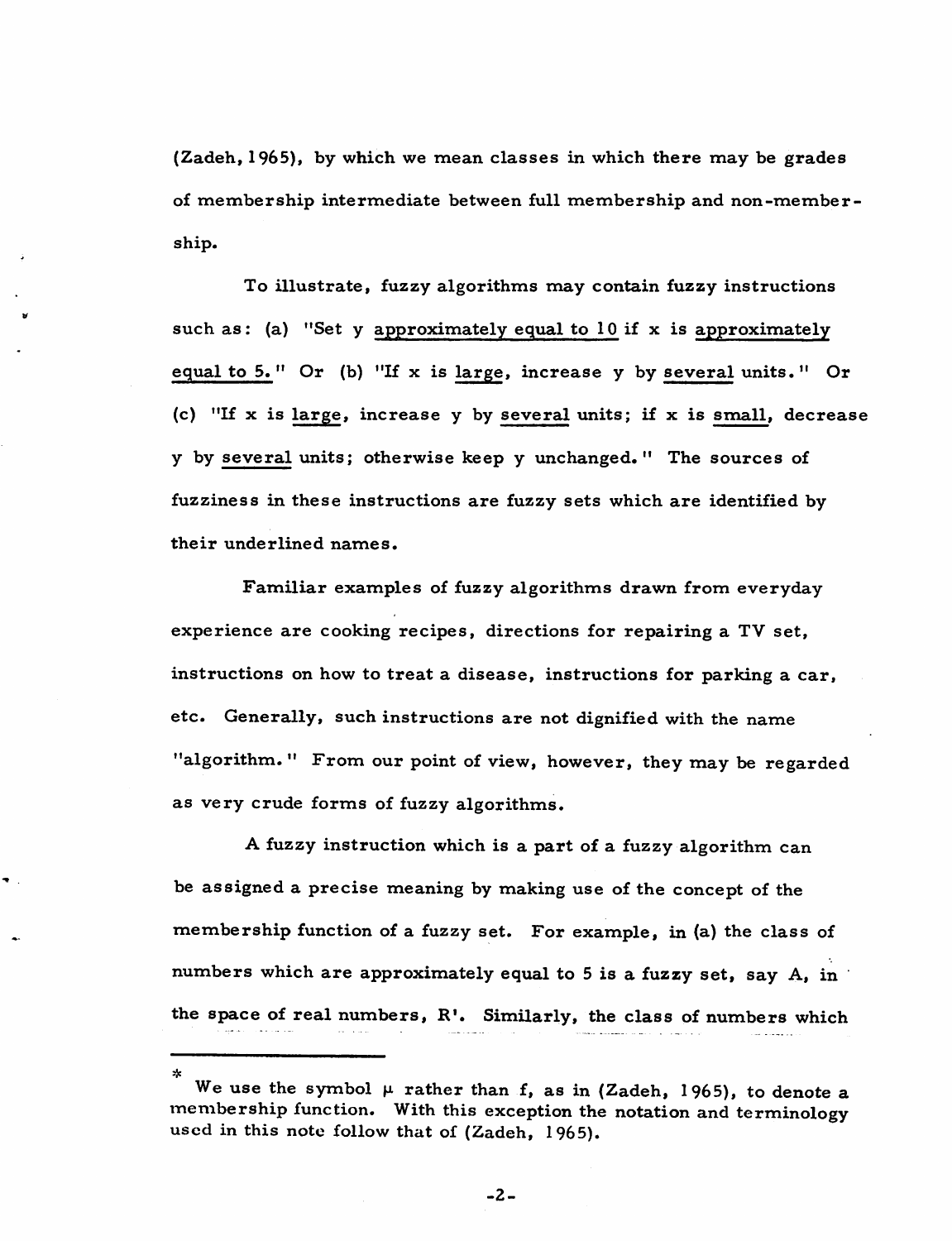are approximately equal to 10 is a fuzzy set, say B, in R'. These sets can be defined precisely by their respective membership functions  $\mu_A(x)^*$  and  $\mu_B(y)$  which associate with each x and y in R' their grades of membership in the fuzzy sets A and B. The grades of membership may be numbers in the interval  $[0, 1]$  or, more generally, points in a lattice (Goguen, 1966) or even a more general type of space. Clearly, such specifications are subjective in nature and, in general, reflect the context in which the problem is viewed.

Thus, the meaning of (a) can be made precise by specifying the membership functions of A and B. More generally, a statement such as (a) may be regarded as a binary fuzzy relation, say C, in  $R^2$ , which is characterized by a bivariate membership function  $\mu_C(x,y)$ . From this point of view, the fuzzy sets A and B are the shadows (Zadeh, 1965, 1966) of C on the coordinate axes Ox and Oy, respectively.

To gain a better understanding of the significance of C, it is helpful to visualize (a) as a fuzzified version of a statement such as (a') "Choose y in the interval [9.9, 10.1] if x is in the interval [4.9, 5.1]." In this case, A is the non-fuzzy set [4.9, 5.1] , B is the non-fuzzy set [9.9, 10.1] and C is the two-dimensional interval [4.9, 5.1]  $\times$  [9.9, 10.1] in  $R^2$  whose projections on 0x and 0y are the intervals A and B, respectively.

 $\blacksquare$ 

Clearly, non-fuzzy instructions such as that cited above and its simpler version: (a") "Set y equal to  $10$  if x is equal to 5," convey no information on what should be done if x is not in [4.9, 5.1] or  $x \neq 5$ .

*-3-*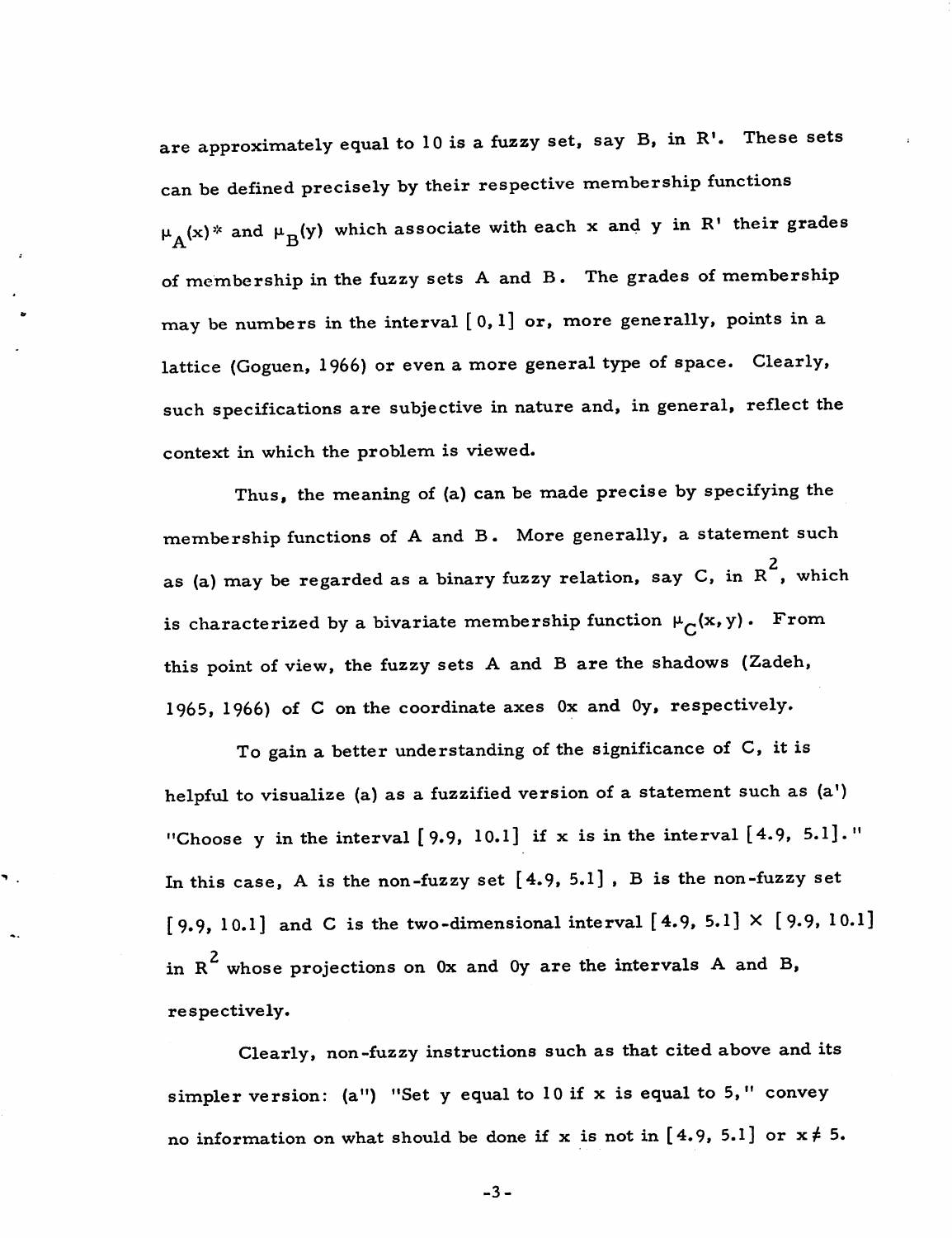To provide such information in the latter case, for example, we must have a set of instructions like (a") covering all possible values of x. Thus, if the domain of x is an interval, say  $\Gamma$ , then we must specify the pairs  $(x, y)$  for all  $x \in \Gamma$ . The result will be a graph, G, in R<sup>2</sup> which is the union of the ordered pairs  $(x, y)$ , with x ranging over  $\Gamma$ .

Similarly, in the fuzzy case an instruction such as (a) may be regarded as a member, say  $C_{\mathbf{y}}$ , of an indexed family of fuzzy sets  ${C_{\bigcup}}$ , with x ranging over a non-fuzzy set  $\Gamma$ . Then, the analog of the non-fuzzy graph G will be a fuzzy graph (relation), G, expressed by

$$
G = \bigcup_{\mathbf{x}} C_{\mathbf{x}} \tag{1}
$$

where the union \* is taken over  $x \in \Gamma$ . This fuzzy graph may be visualized as a fuzzified version of the curve which depicts y as a function of x in the non-fuzzy case.

## II. EXECUTION OF FUZZY INSTRUCTIONS

The above examples illustrate how a precise meaning may be assigned to a fuzzy instruction or to a family of such instructions by the use of the membership functions of the fuzzy sets which enter into such instructions. However, the assignment of a precise meaning to a fuzzy instruction does not in itself resolve the ambiguity of how it

The union of two fuzzy sets A and B is the smallest fuzzy set which contains both A and B. The membership function of  $A \cup B$  is given by  $\mu_{A\cup B}(x) = Max[\mu_A(x),\mu_B(x)]$ .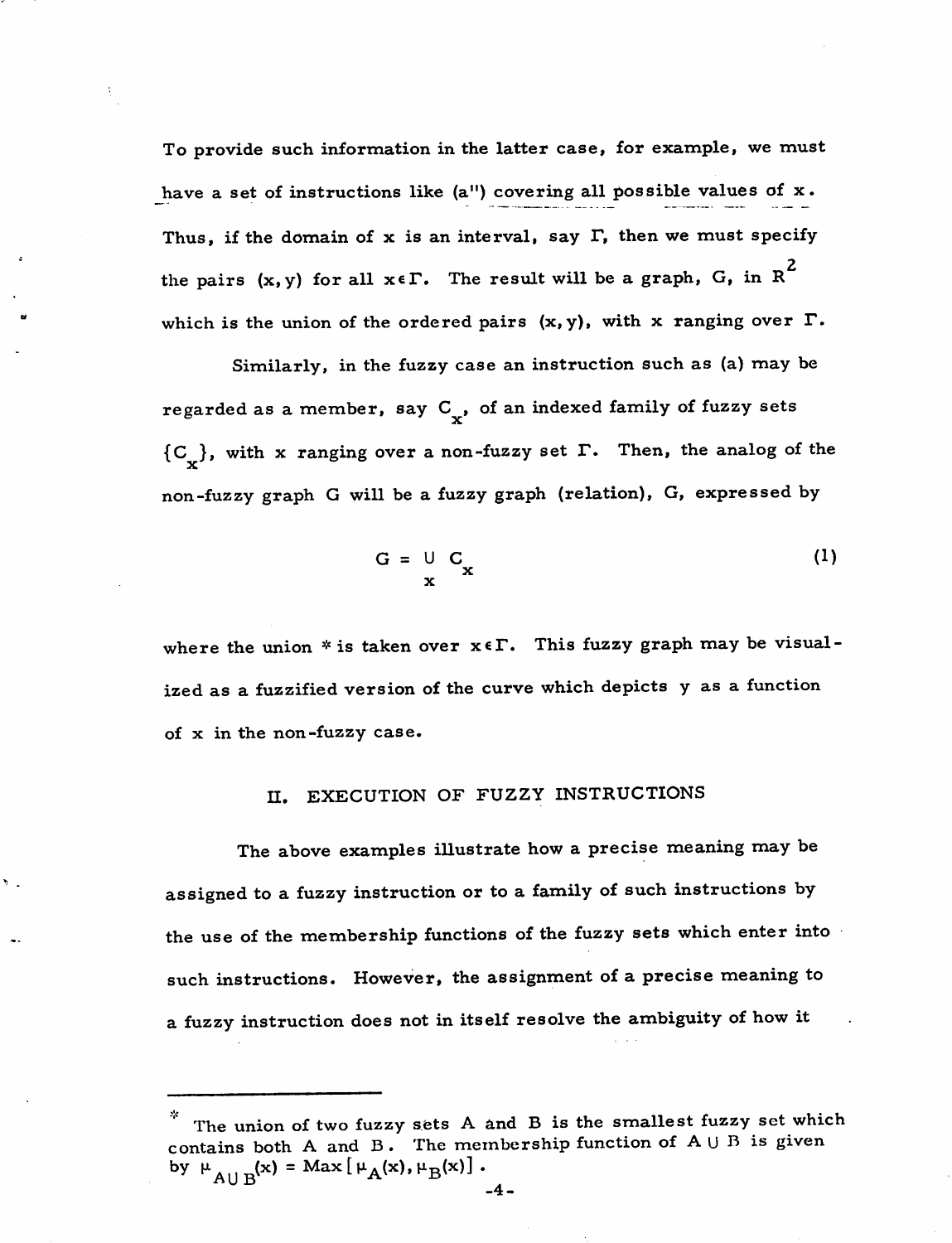should be executed. The same is true, of course, of non-fuzzy instruc tions in a non-deterministic algorithm, in which the sources of ambi guity are statements of the form "Choose any x in a set A. "

To illustrate the nature of the ambiguity of execution of a fuzzy instruction, consider the simple example of an unconditional instruction "Move several steps forward. " Suppose that the membership function of A, the fuzzy set named "several steps," is specified as follows:  $\mu_A(0) = \mu_A(1) = \mu_A(2) = \mu_A(3) = 0; \mu_A(4) = 0.8; \mu_A(5) = \mu_A(6) = \mu_A(7) = 1;$  $\mu_A(8) = 0.7; \ \mu_A(\mathbf{x}) = 0 \text{ for } \mathbf{x} \geq 9$ . What would a human being do given  $\mu_A(x)$  and instructed to move several steps forward, assuming that his actions are not influenced by any external factors such as the expendi ture of energy involved in taking n steps, etc. ?

Needless to say, our consideration of the response of a human being to a fuzzy instruction is intended to provide an intuitive basis for formulating as a convention the way or ways in which such instructions should be executed. With this understanding, we are led to considering the following modes of execution.

I. Probabilistic execution. In this case, we assume that if a possible outcome x is assigned a grade of membership  $\mu_A(x)$ , then it should be chosen with a probability proportional to  $\mu_A(x)$ . Thus, in the above example, 0, 1, 2, and 3 would be chosen with probability 0; 4 with probability  $0.8/4.5$ ; 5,6 and 7 with probability  $1/4.5$ ; 8 with probability  $0.7/4.5$ ; and  $9,10, \ldots$  with probability  $0$ .

*-5-*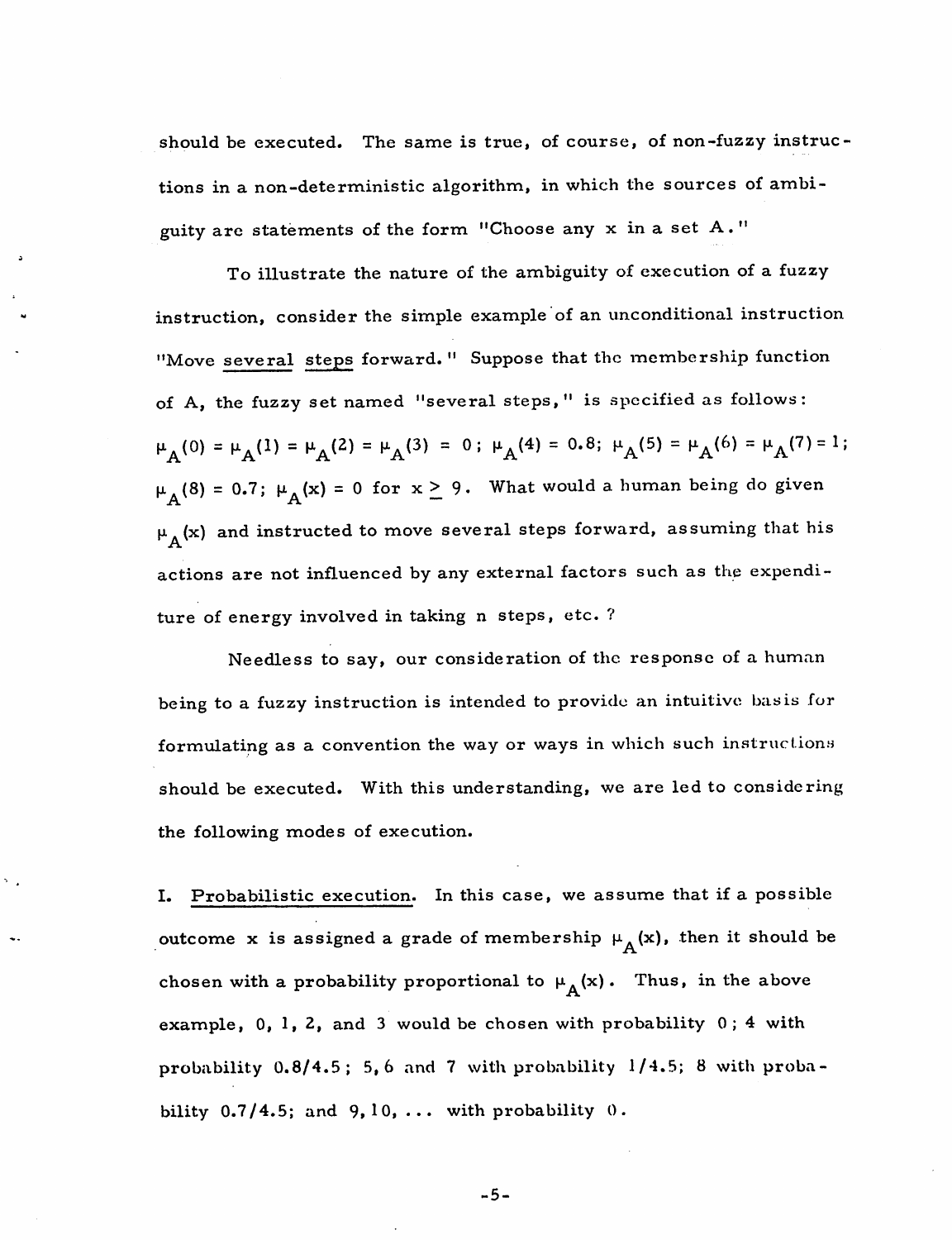A variant of this mode of execution is one where a threshold **a** is set and all  $x'$ s whose grade of membership is less than  $\alpha$  are executed with probability 0. For example, if  $\alpha = 0.8$ , then 4 would be chosen with probability 0.8/3.8; 5, 6, and 7 with probability 1/3.8; and the rest with probability 0 .

II. Non-deterministic execution with threshold. In this case, let  $A^{\alpha}_{\alpha}$ be the set of all x's such that  $\mu_A(x) \ge \alpha$ , where  $\alpha$  denotes a specified threshold. Then, as in a non-deterministic algorithm, any x in  $A^{\dagger}_{\alpha}$ would constitute a permissible choice.

A special case of this mode of execution is one where  $\alpha$  has the largest possible value, with the constraint that  $A_{\alpha}$  be non-empty. In this case,  $A_{\alpha}$  is the <u>core</u> of  $A$ , that is, the set of points which have maximal grade of membership in A.

The above modes of execution apply also to conditonal fuzzy instructions such as (b) "If x is large, increase y by several units." In this case, assume that x and y range over non-negative integers and that the fuzzy set, B, of "large x" is characterized by the membership function  $\mu_B(x) = (1 + (\frac{x}{100})^{-10})^{-1}$ . Let  $\alpha$  be a specified threshold, say  $\alpha = 0.9$ , and let B<sub>o</sub> be the set of all x such that  $\mu_B(x) \ge 0.9$ . Then, for each  $x$  in  $B_{\alpha}$ , the instruction "Increase  $y$  by several units" will be executed as an unconditional instruction in the manner of  $(II)$  or  $(III)$ . For x not in  $B_{\alpha}$ , no execution will take place since the instruction does not cover this contingency.

Now suppose that instead of having a single instruction like (b) which is conditioned on a fuzzy set, we have a family of such instructions

-6-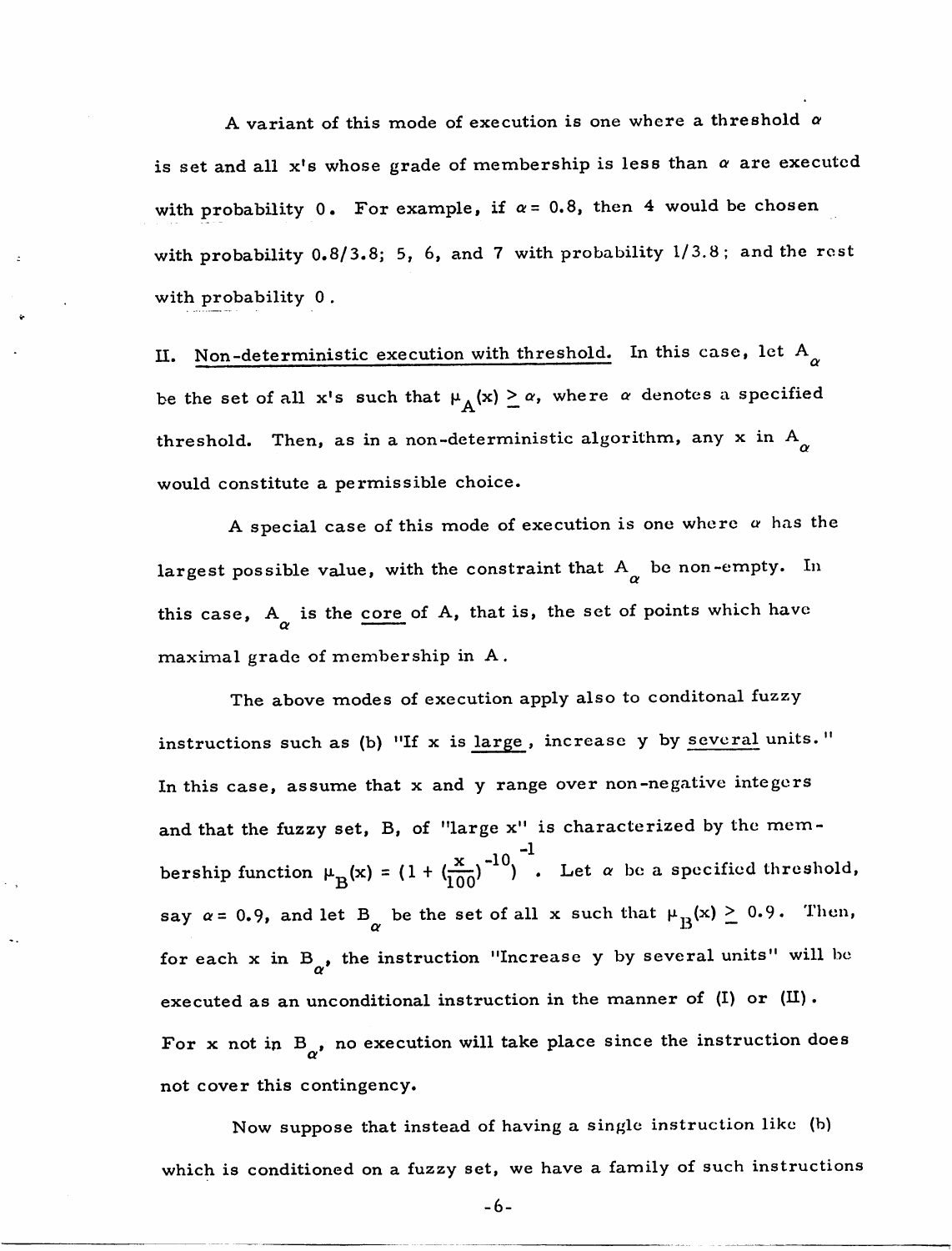$U = {u_0, u_1, ..., u_m}$  be its set of tape symbols. Now, in the case of a non-fuzzy deterministic Turing machine, the state at time n+ 1 is a function of the state at time n and the tape symbol at time n, i. e. ,

$$
q^{n+1} = f(q^n, u^n) \tag{2}
$$

where f is a function from  $Q \times U$  to Q and q<sup>n</sup> and u<sup>n</sup> are variables ranging over  $Q$  and  $U$ , respectively.

In the case of a non-fuzzy non-deterministic Turing machine, f in (2) is a multi-valued rather than a single-valued function. This is equivalent to saying that the dependence of  $q^{n+1}$  on  $q^n$  and  $u^n$  is described by a relation

$$
R = \{ (q^{n+1}, q^n, u^n) \}
$$
 (3)

where R is a subset of the product space  $Q \times Q \times U$ , rather than by a function, as in (2). It should be noted that a non-deterministic algorithm (Floyd, 1967), corresponds to a non-fuzzy non-deterministic Turing machine.

Now in the case of a fuzzy Turing machine, the relation (3) is a fuzzy rather than a non-fuzzy subset of the product space  $Q \times Q \times U$ . Such a fuzzy subset would be characterized by a membership function  $\mu_R(q^{n+1}, q^n, u^n)$  which associates with each triplet  $(q^{n+1}, q^n, u^n)$  a grade of membership in the fuzzy relation R . Thus, a non-fuzzy nondeterministic Turing machine may be regarded as a special case of a fuzzy Turing machine in which  $\mu_R(q^{n+1}, q^n, u^n)$  can take only two values,

*-8-*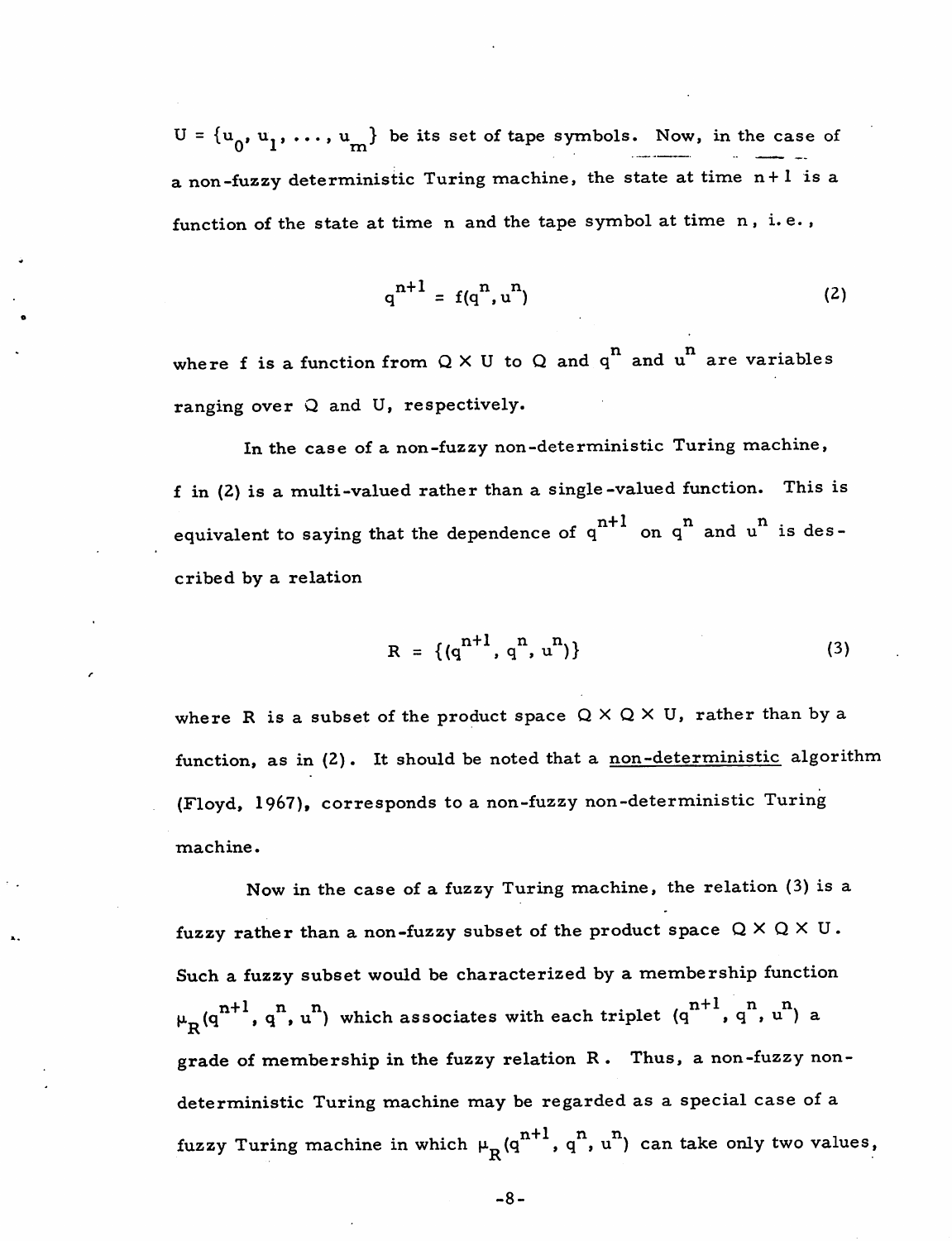1 or 0, according as  $(q^{n+1}, q^n, u^n)$  does or does not belong to R. From a more general point of view, a fuzzy Turing machine may be regarded as a special case of a fuzzy system (Zadeh, 1965).

In short, an algorithm corresponds to a Turing machine, a non-deterministic algorithm corresponds to a non-deterministic Turing machine, and a fuzzy algorithm corresponds to a fuzzy Turing machine. It should be noted, however, that the identification of an algorithm with a Turing machine restricts the applicability of the notion of an algorithm --whether fuzzy or not --to those situations in which the variables entering into the algorithm range over finite, or, at most, countable sets. Actually, it is common practice to use the term "algorithm" in a broader and more loose sense to describe recursive procedures in which the variables may range over continua, e.g., the simplex algorithm of linear programming, rather than just finite or countable sets. In this sense, an algorithm is a fuzzy algorithm when its variables range over fuzzy sets, regardless of whether they are finite sets or continua.

## IV. RATIONALE FOR FUZZY ALGORITHMS

It is a truism that precision is respectable and fuzziness is not. However, in our quest for ever greater degree of precision in pure and applied science, we have perhaps tended to lose sight of one basic fact, namely, that the class of non-trivial problems for which one can find

*-9-*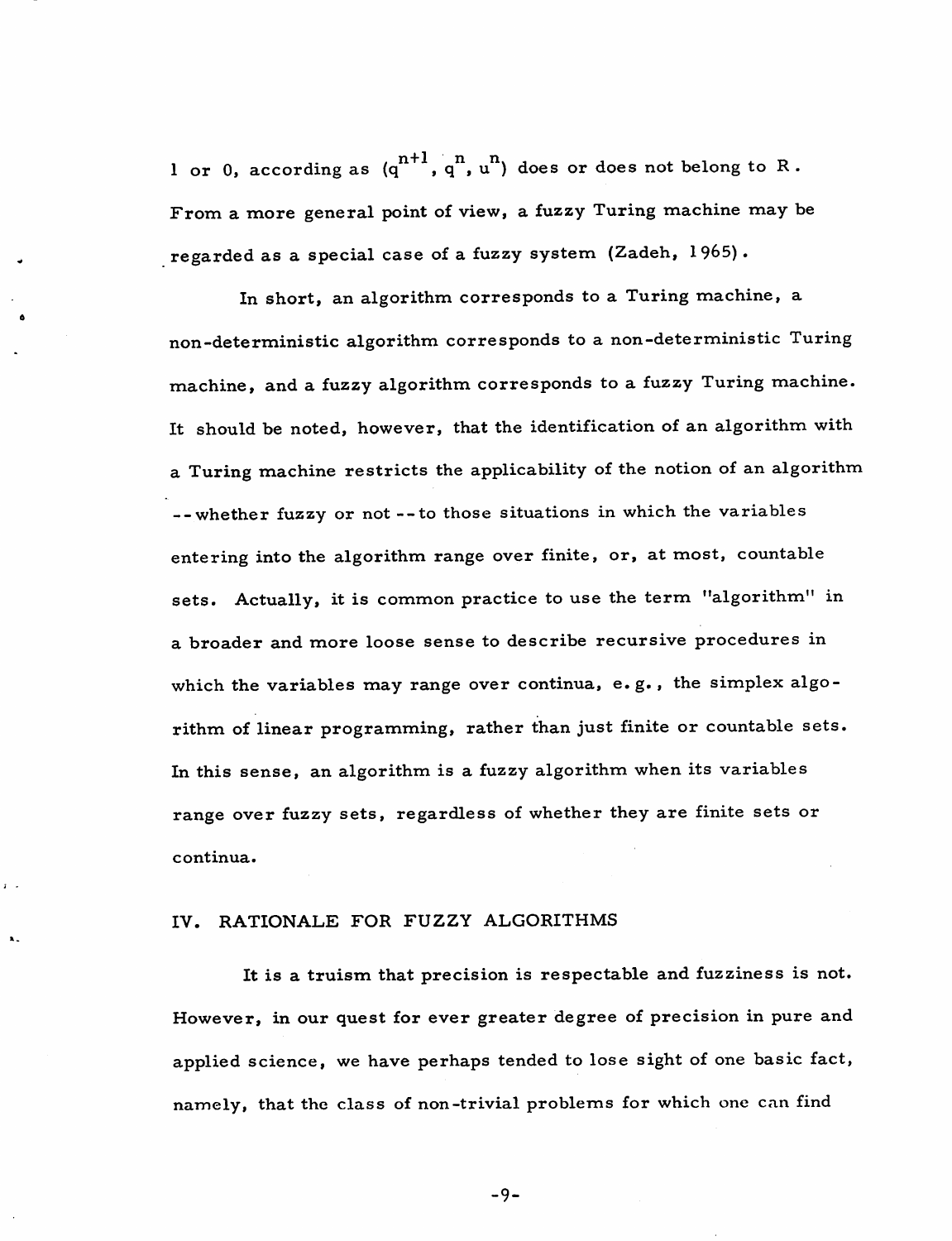precise algorithmic solutions is quite limited. Unfortunately, most realistic problems tend to be complex, and many complex problems are either algorithically unsolvable or, if solvable in principle, are computationally infeasible. For example, it is well known that, in principle, there is an optimal strategy for playing chess. In reality, however, it is completely beyond the capability of any conceivable computer to trace the decision tree of all possible moves and, using backward or forward iteration, decide on the best move at each stage of the game. Thus in chess, as in many other complex situations, fuzzy local goals must be substituted for the precisely specified termi nal objective, and what on the surface appears to be a precise problem turns out to be a very fuzzy one.

Another illustration of a situation in which complexity rules out a precise algorithmic solution is provided by a problem drawn from everyday experience, namely, the problem of parking a car C in a space available between two cars parked at a curb.

A control theorist would formulate this problem as follows: Let w denote the position of a fixed reference point in C (e. g. , the center of a rectangle which approximates to C) and let  $\theta$  denote the orientation of C. Then the state of C can be identified with the vector  $x = (w, \theta)$ and the differential equation of motion of C can be expressed in the form

 $\mathbf{r}$ 

$$
\dot{\mathbf{x}} = \mathbf{f}(\mathbf{x}, \mathbf{u}) \tag{4}
$$

-10-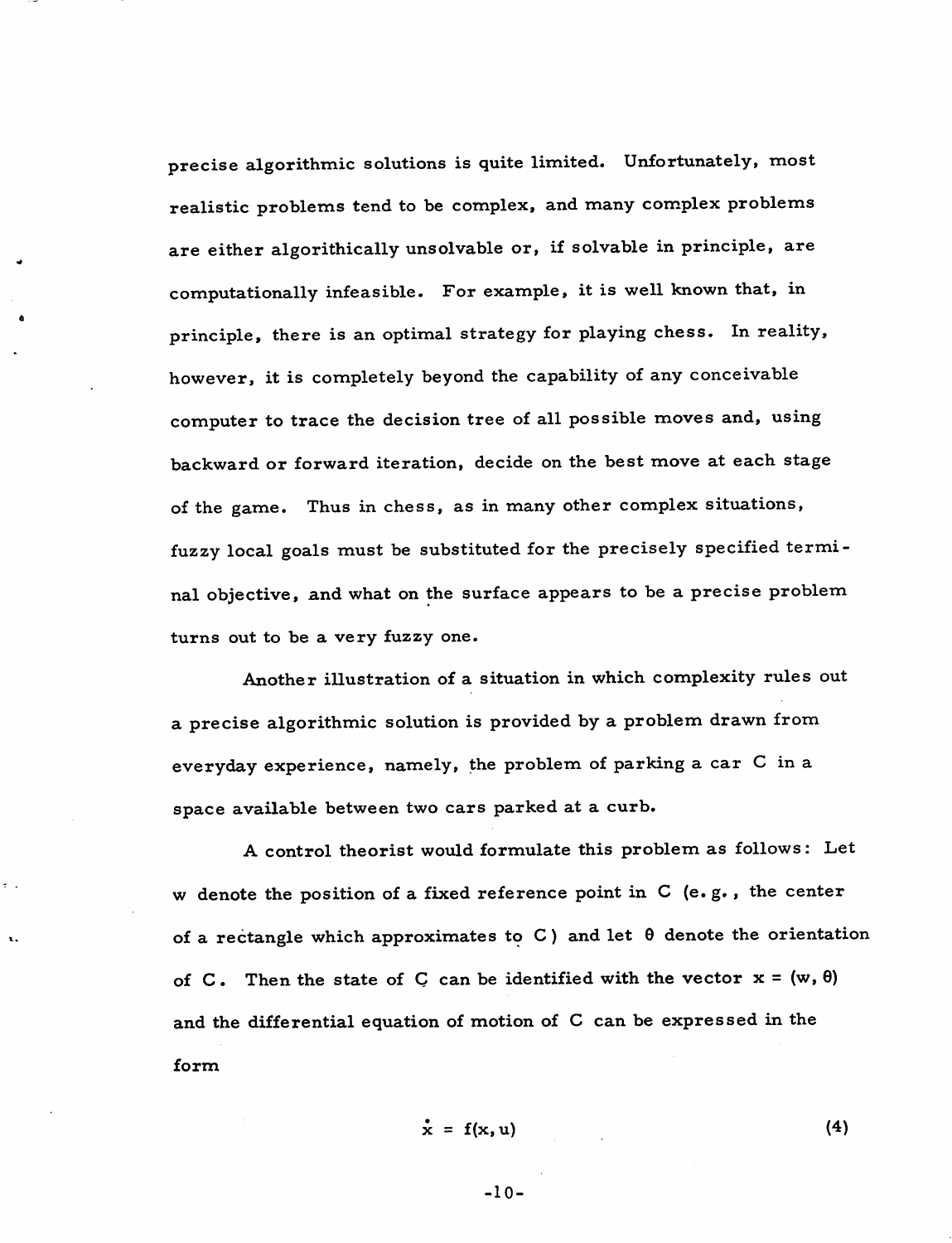where the control vector  $u$  is assumed to have two components,  $u_1$  and u<sub>2</sub>, representing respectively the angle of the front wheels and the speed of C.  $u_1$  is a bounded variable and  $u_2$  is assumed for simplicity to be capable of taking only three values  $\alpha$  (in the forward direction),  $\beta$  (in the reverse direction), and zero.

The space available between the two cars defines a set of allowable terminal states  $\Gamma$ , and the two cars define a constraint set  $\Omega$  from which x is excluded. The problem of parking the car, then, may be regarded as that of finding a strategy u(x) for transferring a specified initial state  $x^0$  into  $\Gamma$  subject to the prescribed constraints on u and x.

When formulated in this precise form, the problem in question is too complex for solution even with the aid of large scale computers. Thus, for all practical purposes, the stated problem does not have a precise algorithmic solution. On the other hand, we know that by follow ing a set of instructions of the type one gets in a driving school --instruc tions which may be regarded as a crude form of a fuzzy algorithm --an inexperienced driver can park his car in the available space without having precise information concerning the differential equation charac terizing C, the constraint set  $\Omega$  or the set of allowable terminal states T. Thus, by treating the parking problem as a fuzzy rather than a pre cise problem, one can formulate a fuzzy algorithm for solving it.

The crux of such an algorithm is the observation that the reference point w in C can be transferred in a lateral direction by performing the

-11-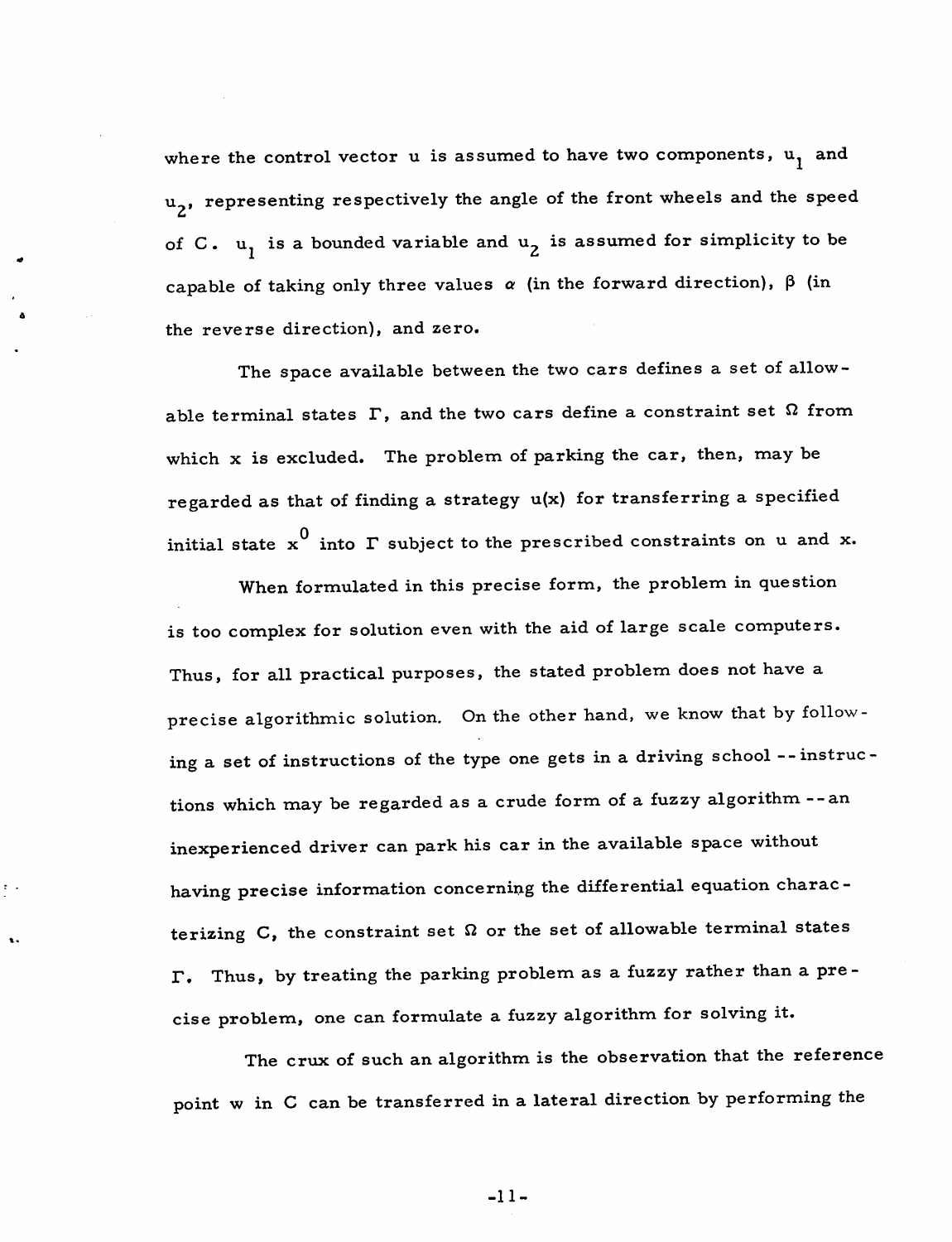following maneuver: First, while the car is moving forward, the wheels are turned to the right and then to the left; and second, the direction of motion is reversed and the wheels are turned first to the left and then to the right. By repeating this maneuver as many times as necessary, C can be moved in a lateral direction by any desired amount.

If we were not familiar with how to park a car, the finding of a fuzzy algorithm for solving the problem would not be entirely trivial. The development of systematic procedures for finding fuzzy algorithms and the recognition that in many realistic problems it is not practicable to search for non-fuzzy algorithms may in time confer upon fuzzy algo rithms the respectability which they lack at present.

It should be noted that, in order to lead to a fuzzy solution of a problem such as that of parking a car, a fuzzy algorithm must be robust in the sense that its success should not depend on the knowledge of the precise meaning of its instructions, that is, on the precise specification of the membership functions of the fuzzy sets entering into such instruc tions. Indeed, the property of robustness in the above sense constitutes an essential characteristic of a fuzzy algorithm.

It is of interest to note that, in addition to providing a possible way of approaching complex control problems, fuzzy algorithms might be useful in defining fuzzy sets of objects such as, for example, the class of handwritten versions of the letter script A or the cardiograms associated with a particular disease of the heart. In such cases, the

 $-12-$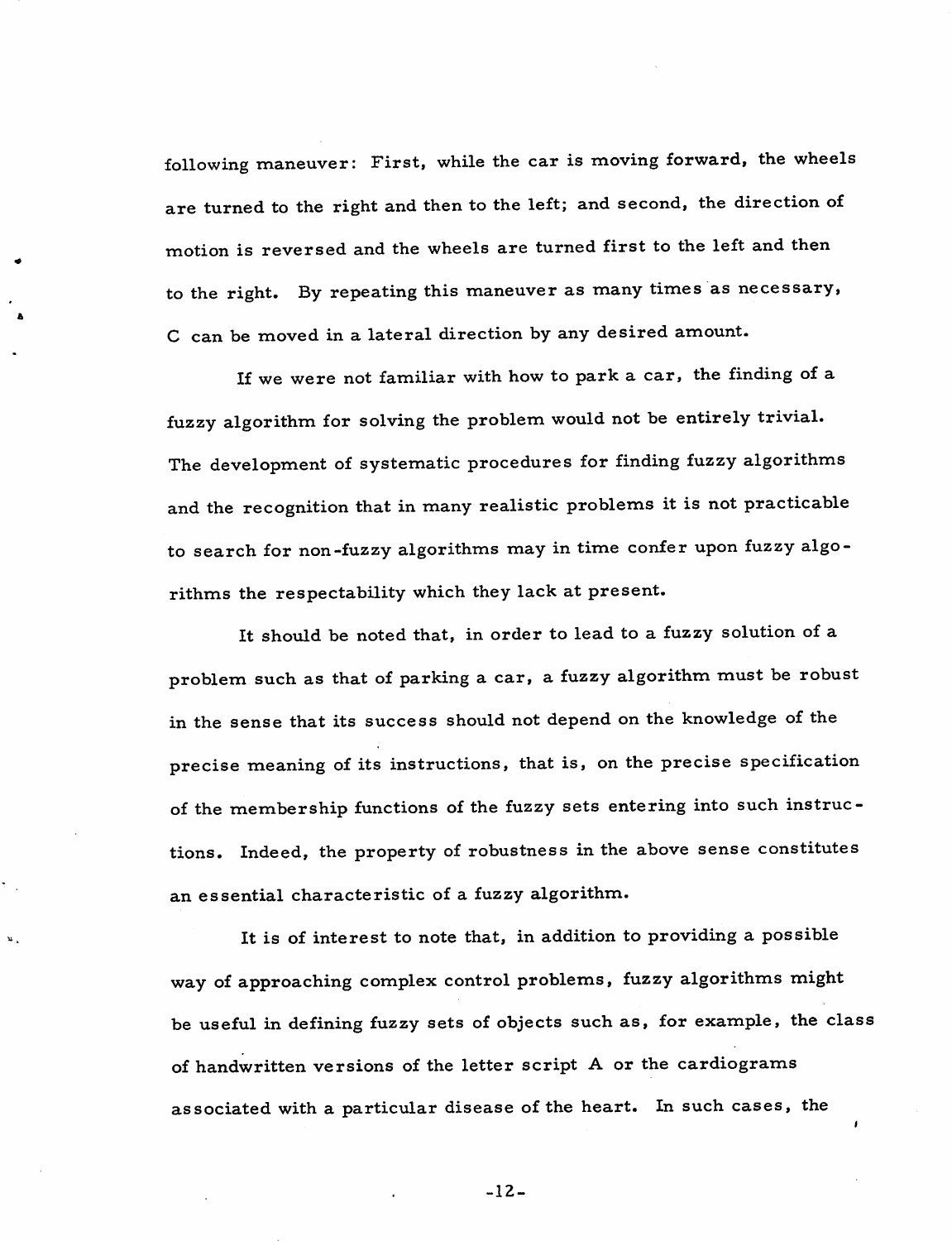algorithm would serve as a fuzzy algorithm definition of a fuzzy set of objects, just as the differential equation  $x + w^2x = 0$  serves as a nonfuzzy algorithmic definition of the non-fuzzy class of sine waves of the form a  $cos(\omega t + 0)$ , where a and  $\theta$  range over scalars.

What is the relationship between a fuzzy algorithm and a heuristic program? In effect, a heuristic program is a non-fuzzy approxi mation --expressed in a computer language --to a fuzzy algorithm. We have to employ such programs in implementing a fuzzy algorithm on a computer because present day computers cannot operate on fuzzy sets. It would be an advance of vast importance when we learn how to design machines that can understand fuzzy concepts in much the same way as human beings are capable of doing.

What we have said here about fuzzy algorithms is very preliminary in nature. Although it may be premature to say so at this juncture, this writer believes that the domain of applicability of sys tematic reasoning might be enlarged by the acceptance of fuzzy algo rithmic solutions to both precise and imprecise problems. Clearly, there are many obvious questions about fuzzy algorithms that we have not posed, much less attempted to answer in this note. It is possible to prove theorems about fuzzy algorithms. But the real challenge is to discover those, possibly fuzzy, properties of such algorithms which do not depend on the precise specification of the fuzzy sets which enter into their fuzzy instructions, nor on the precise manner in which such instructions should be executed.

 $\mathbf{v}$ 

-13-